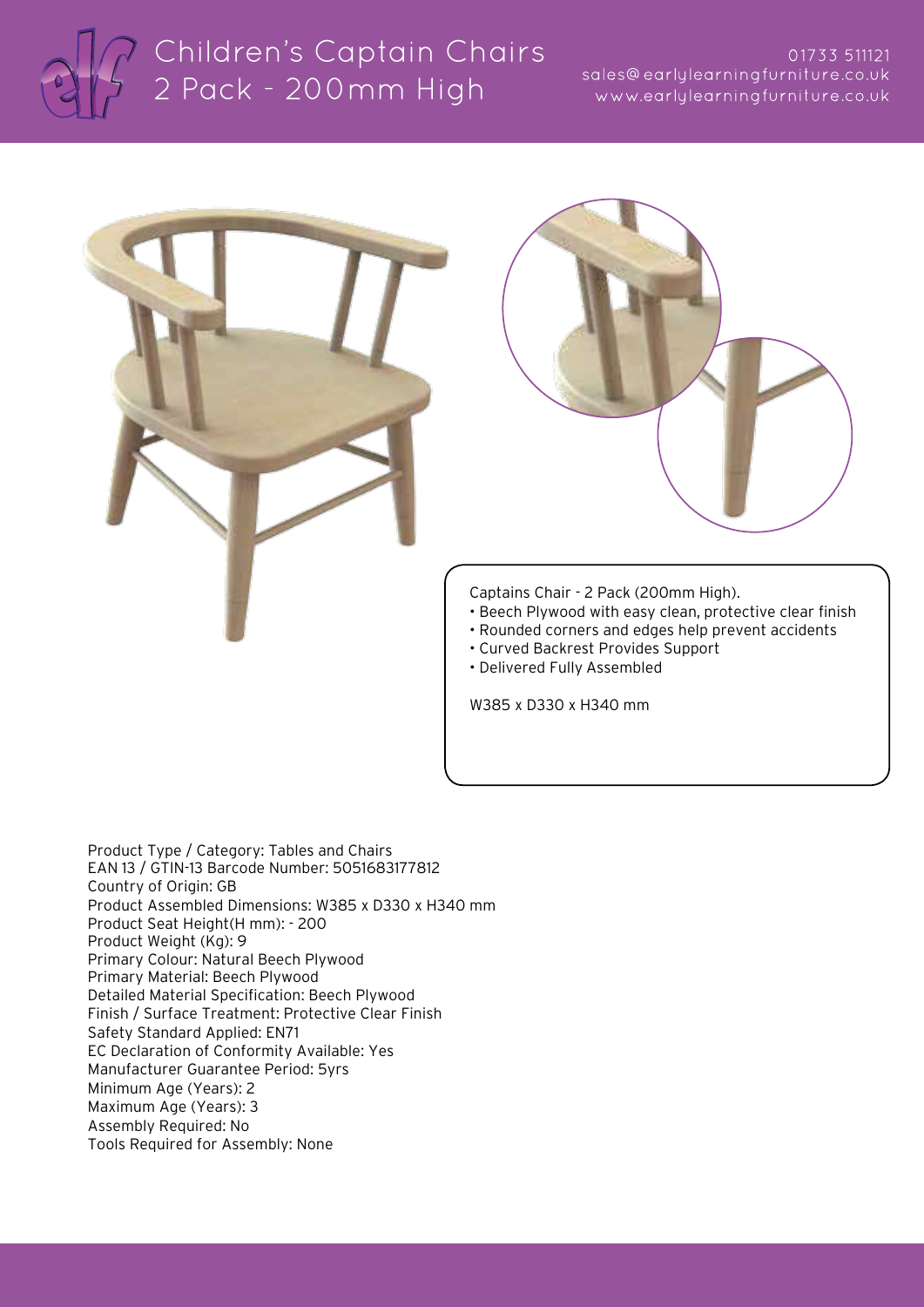

# Children's Captain Chairs 2 Pack - 280mm High

### 01733 511121 sales@earlylearningfurniture.co.uk www.earlylearningfurniture.co.uk





Captains Chair - 2 Pack (280mm High).

- Beech Plywood with easy clean, protective clear finish
- Rounded corners and edges help prevent accidents
- Curved Backrest Provides Support
- Delivered Fully Assembled

W420 x D350 x H435 mm

Product Type / Category: Tables and Chairs EAN 13 / GTIN-13 Barcode Number: 5051683177829 Country of Origin: GB Product Assembled Dimensions: W420 x D350 x H435 mm Product Seat Height(H mm): - 280 Product Weight (Kg): 9.5 Primary Colour: Natural Beech Plywood Primary Material: Beech Plywood Detailed Material Specification: Beech Plywood Finish / Surface Treatment: Protective Clear Finish Safety Standard Applied: EN71 EC Declaration of Conformity Available: Yes Manufacturer Guarantee Period: 5yrs Minimum Age (Years): 3 Maximum Age (Years): 4 Assembly Required: No Tools Required for Assembly: None